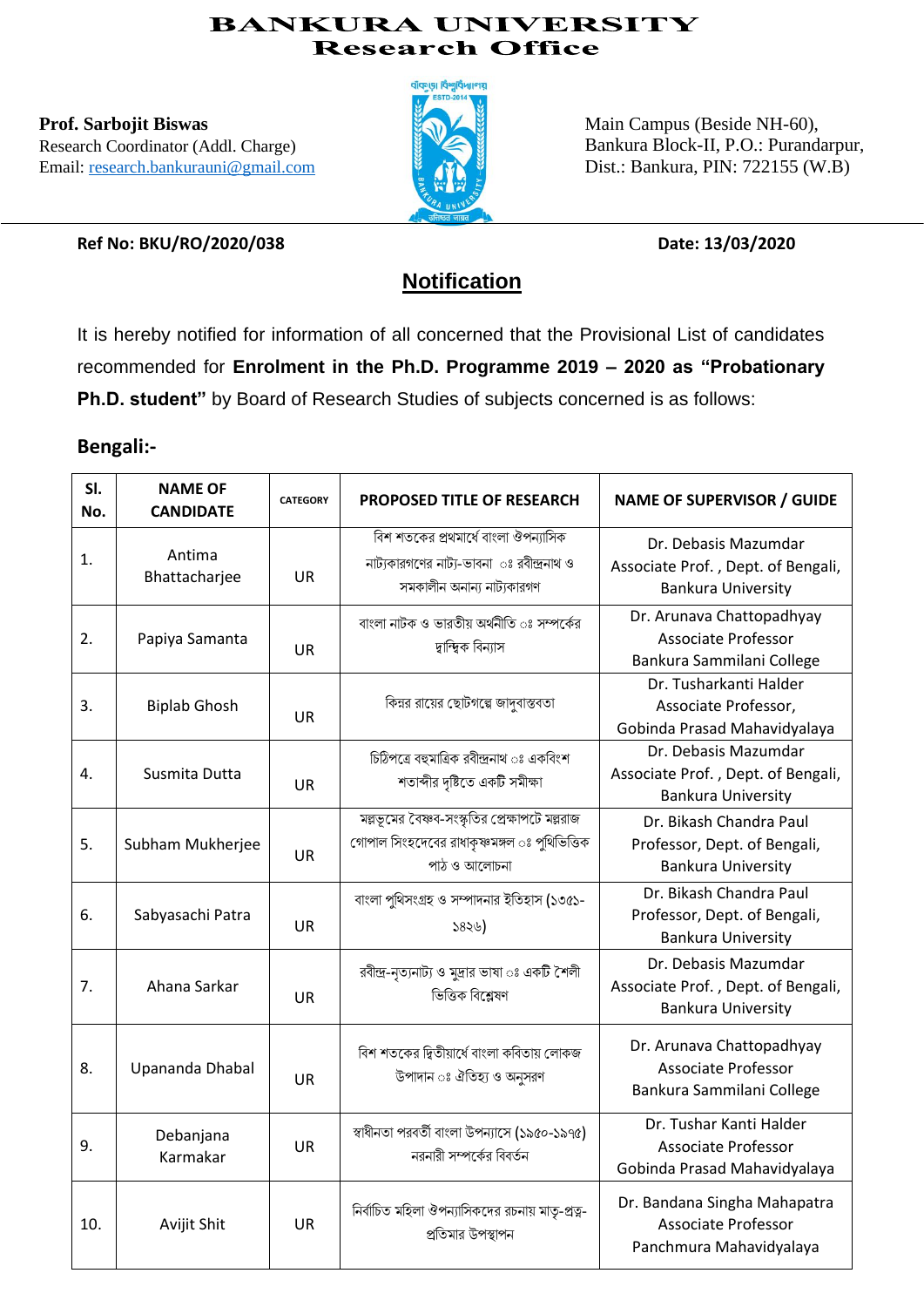| 11. | Satyajit Basak       | <b>UR</b> | <u>শম্ভু মিত্রের নাটকে রাজনৈতিক অনুষঙ্গ ঃ</u><br>একবিংশ শতকের রাজনৈতিক প্রেক্ষাপটে একটি<br>সমীক্ষা | Dr. Bandana Singha Mahapatra<br><b>Associate Professor</b><br>Panchmura Mahavidyalaya |
|-----|----------------------|-----------|----------------------------------------------------------------------------------------------------|---------------------------------------------------------------------------------------|
| 12. | Pintu Das Modak      | <b>UR</b> | কথাসাহিত্যিক সুমথনাথ ঘোষ ঃ স্রষ্টা ও সৃষ্টি                                                        | Dr. Anal Biswas<br><b>Associate Professor</b><br>Panchmura Mahavidyalaya              |
| 13. | Saleha Khatun        | OBC-A     | রবীন্দ্রনাটকে দেশজ ঐতিহ্য ও উপাদান                                                                 | Dr. Anal Biswas<br><b>Associate Professor</b><br>Panchmura Mahavidyalaya              |
| 14. | <b>Bapi Mondal</b>   | OBC-A     | বিদ্যাসাগরের দৃষ্টিতে বহুবিবাহ ও উনিশ শতকের<br>বাংলা নাটক                                          | Dr. Bidhan Mukherjee<br>Associate Professor,<br>Saldiha College                       |
| 15. | Bibekananda Paul     | OBC-B     | ক্ষীরোদপ্রসাদ বিদ্যাবিনোদের নাটক; বিচার -<br>বিশ্লেষণ                                              | Dr. Bandana Singha Mahapatra<br>Associate Professor,<br>Panchmura Mahavidyalaya       |
| 16. | Pannalal Karmakar    | OBC-B     | অস্তিত্ববাদী দর্শনের আলোকে স্বাধীনতা পরবর্তী<br>বাংলা উপন্যাসে বিচ্ছিন্নতাবোধ                      | Dr. Bandana Singha Mahapatra<br><b>Associate Professor</b><br>Panchmura Mahavidyalaya |
| 17. | Soumen Mandal        | <b>SC</b> | মনোজ বসুর ছোটগল্পের রূপবৈচিত্র্য ঃ একটি<br>সমীক্ষা                                                 | Dr. Anal Biswas<br>Associate Professor<br>Panchmura Mahavidyalaya                     |
| 18. | Golakpati Dhabal     | <b>SC</b> | সমকালীন পাঁচজন নাট্যকারের নাটকে সমাজ<br>বাস্তবতার প্রতিফলন ঃ আজকের দৃষ্টিতে সমীক্ষা                | Dr. Bandana Singha Mahapatra<br><b>Associate Professor</b><br>Panchmura Mahavidyalaya |
| 19. | <b>Biplab Mandal</b> | <b>SC</b> | মধ্যযুগের বাংলা কাব্যে নাটকীয় উপাদান ঃ<br>প্ৰয়োগ ও বিশ্লেষণ                                      | Dr. Bandana Singha Mahapatra<br><b>Associate Professor</b><br>Panchmura Mahavidyalaya |
| 20. | Susanta Kisku        | <b>ST</b> | বাঁকুড়া, পুরুলিয়া ও ঝাড়গ্রাম জেলার আদিবাসী<br>সমাজের লুপ্তপ্রায় লোকসংস্কৃতি ও তার রূপান্তর     | Dr. Bidhan Mukherjee<br><b>Associate Professor</b><br>Saldiha College                 |
| 21. | Animesh Patra        | PH        | সাহিত্য ও সমাজের সমন্বয় রূপে রামপ্রসাদ সেনের<br>শাক্ত পদাবলি                                      | Dr. Bidhan Mukherjee<br><b>Associate Professor</b><br>Saldiha College                 |

## **Botany:-**

| SI.<br>No. | <b>NAME OF CANDIDATE</b> | <b>CATEGORY</b> | <b>PROPOSED TITLE OF RESEARCH</b>                                                                                                                                   | <b>NAME OF SUPERVISOR /</b><br><b>GUIDE</b>                                                                                                             |
|------------|--------------------------|-----------------|---------------------------------------------------------------------------------------------------------------------------------------------------------------------|---------------------------------------------------------------------------------------------------------------------------------------------------------|
| 1.         | Arup Kumar Mandal        | OBC-B           | Characterization of some Legume<br>plants in dry laterite soil of Purulia<br>District of West Bengal                                                                | Dr Arijit Sinhababu<br>Assistant Professor,<br>Bankura Christian College                                                                                |
| 2.         | Rajani Kanta Mahato      | OBC-B           | Micromorphological and<br>phytochemical analysis of some<br>ethnomedical plants used to treat<br>Malaria by the ethnic people of<br>Purulia District of West Bengal | 1. Dr Arijit Sinhababu<br>Assistant Professor,<br>Bankura Christian College<br>2. Dr Shyamal Kanti Mallick<br>Assistant Professor,<br>Ramananda College |
| 3.         | Soumen Mahanta           | UR              | A comparative phytosociological<br>analysis of the natural and degraded<br>forest areas of Bankura district in<br>West Bengal                                       | Dr Shyamal Kanti Mallick<br>Assistant Professor,<br>Ramananda College                                                                                   |